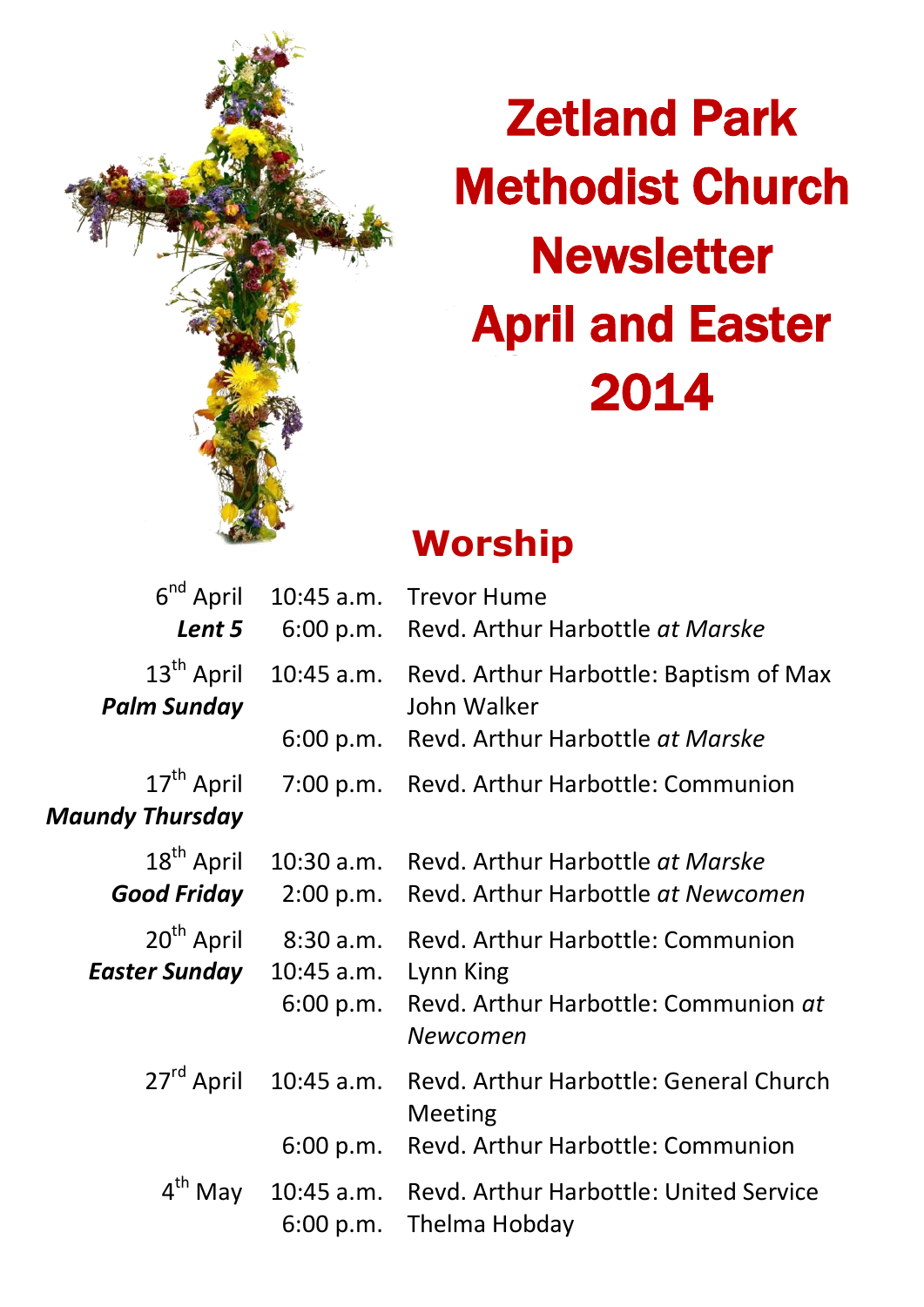Ask the vast majority of folk what comes into their mind at the mention of Easter and I am sure that very near the top of the list will be "eggs". In so far as they represent new life I have no problem with that. But Easter is so, so much more. Have you ever wondered what a chicken understands of the world outside its shell before it hatches, or even a baby while still in its mother womb? They can't even begin to imagine the wonders of the world outside even if they are capable of thinking about it - but the enormity and wonder still exists even though they cannot imagine it!

Easter is about the Resurrection of Jesus, the fact that even beyond his death on the cross his followers became aware that Jesus still existed. To them he was still alive well, he certainly was not dead! So profoundly were they aware of his presence, despite it being humanly beyond all likelihood and understanding, that some stood in front of religious and political leaders to bear testimony to it. Others later were killed rather deny what they knew! They could believe of something beyond the "shell" or outside the womb and they were not shy about telling others!

In recent years the saying "One life - live it" has seen an increasing prominence, and I can't argue with that even though it is mostly humanists who proclaim it! For I am convinced that life is bigger than just the human, physical bit we so easily see and that it is part of something beyond our imagining which includes a life beyond death in what we describe as Spiritual form.

Now, that is the promise of Easter; the promise of the Resurrection of Jesus - that death is not the end, but only the end of our physical lives. Outside physical life is something we struggle to comprehend let alone imagine, the fullness of which we will only appreciate after we have "hatched." Just because we cannot imagine it, let us not close our minds to the fullness of the whole of life which is offered us by faith in Jesus Christ - life in eternity in the full presence of God, a God who loves us - loves you - so much he wants to spend forever with you. Now that is something to celebrate! Happy Easter!

Revd W Arthur Harbottle

| Minister: | Revd. W Arthur Harbottle            |  |  |
|-----------|-------------------------------------|--|--|
|           | 177 Redcar Lane, Redcar TS10 2EJ    |  |  |
| Tel:      | 01642 483927                        |  |  |
| Fmail:    | minister@zetlandparkmethodist.co.uk |  |  |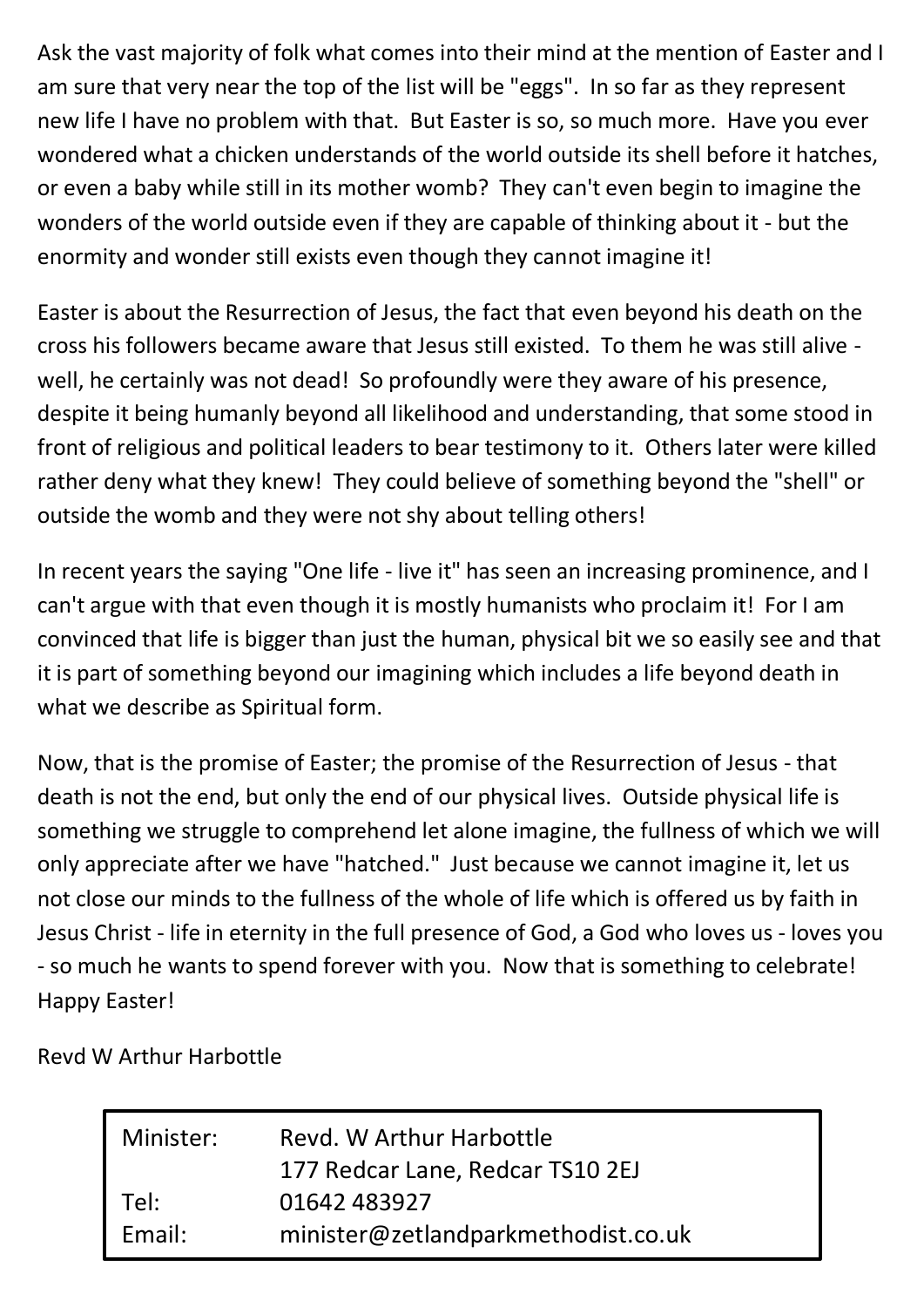## **Christian Aid**

Thank you to everyone who is "Counting your Blessings" this Lent. I'm happy to send off money for you or the form tells you how to send it yourself.

Christian Aid week is 11th - 17th May this year. Christian Aid week serves a number of purposes including raising money for and awareness of the work of Christian Aid both in long-term, sustainable projects and crisis work.

It also allows us to witness for Christ, showing that, for us, being Christians is not just a Sunday thing. As usual, there are a number of ways you can get involved, if you want to. House collections remain very effective and if anyone is able to help then please see me. If anyone feels able to post envelopes but not collect them then that would help our regular collectors. Some people also get envelopes from me just for family and friends and that also is very useful. I'm also going to have a red (Christian Aid's colour) stall on the 18th May after Church so any red items you'd like to donate would be gratefully received.

Thank you, Sandie

## **Church Meetings**

| Sunday 27th April  | General Church meeting following a shortened morning |  |
|--------------------|------------------------------------------------------|--|
|                    | service                                              |  |
| Tuesday 29th April | Worship Committee meeting at 7 p.m.                  |  |
|                    | This meeting is open to all local preachers          |  |

| <b>Future Events</b> |                            |           |                                                        |  |  |
|----------------------|----------------------------|-----------|--------------------------------------------------------|--|--|
| April                | Friday 11 <sup>th</sup>    | 6.00 p.m. | <b>Evening Meal for Easter</b>                         |  |  |
| June                 | Wednesday 11 <sup>th</sup> | 6.00 p.m. | <b>Network Dinner</b>                                  |  |  |
| July                 | Saturday 5 <sup>th</sup>   | 4.00 p.m. | Afternoon Tea with Barry<br>playing Piano and Keyboard |  |  |
| September Friday 5th |                            | 6.00 p.m. | Beetle Drive with Pie and Peas                         |  |  |

**Marjorie** would like to thank everyone for their cards and greetings she received for her **90th birthday**